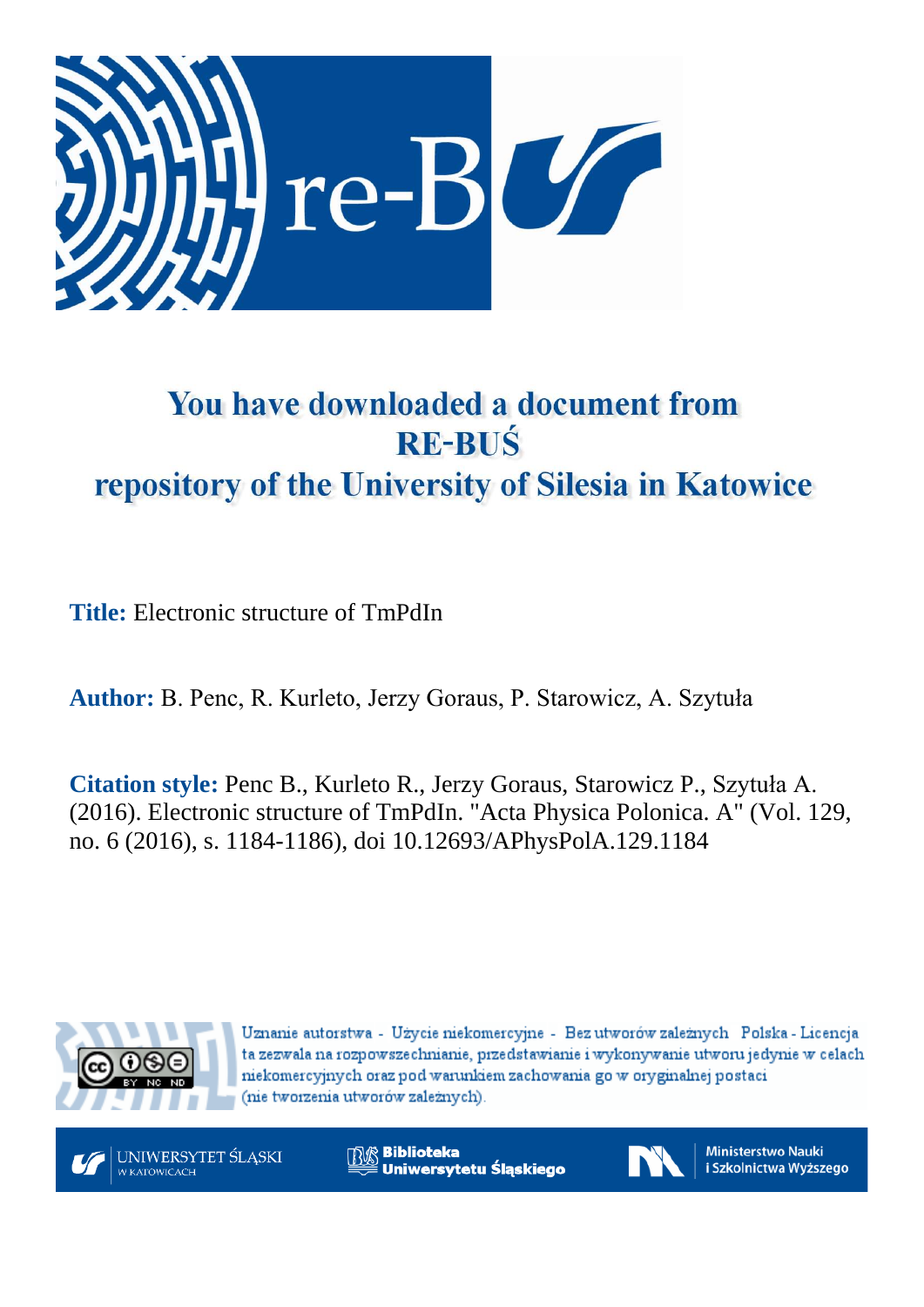# Electronic Structure of TmPdIn

B. PENC<sup>a</sup>, R. KURLETO<sup>a</sup>, J. GORAUS<sup>b</sup>, P. STAROWICZ<sup>a</sup> AND A. SZYTUŁA<sup>a</sup>

<sup>a</sup>M. Smoluchowski Institute of Physics, Jagiellonian University, S. Łojasiewicza 11, 30-348 Kraków, Poland

b Institute of Physics, University of Silesia, Uniwersytecka 4, 40-007 Katowice, Poland

(Received November 9, 2015; in final form April 23, 2016)

Electronic structure of a ternary TmPdIn compound, which crystallizes in the hexagonal ZrNiAl-type structure, was studied by X-ray photoemission spectroscopy and ultraviolet photoemission spectroscopy. Density of states in the valence band was calculated by means of the augmented plane wave/local orbital method based on density functional theory. The results showed that the valence band is formed mainly of Tm 4f and Pd 4d states. In the ultraviolet photoemission spectra one can distinguish Pd 4d maximum and Tm 4f multiplet peaks, which are displaced with respect to those of pure Tm.

DOI: [10.12693/APhysPolA.129.1184](http://dx.doi.org/10.12693/APhysPolA.129.1184)

PACS/topics: 71.20.Eh, 71.15.Mb, 79.60.Bm

#### 1. Introduction

Rare earth based intermetallics of RTX stoichiometry  $(R - \text{rare earth}, T - d\text{-electron element}, X - p\text{-electrons})$ tron element) exhibit a great variety of intriguing physical properties. The structural and magnetic data, for such systems, are summarized in reviews [1, 2]. Our investigations are concentrated on the compounds with  $R = Tm$  and the hexagonal ZrNiAl-type crystal structure which have the complex magnetic properties at low temperatures [3–5].

TmPdIn, which is investigated in this work, crystallizes in the hexagonal ZrNiAl-type structure. The magnetic and specific heat data indicate that below  $T_N = 2.65$  K it is an antiferromagnet [6].

In this work the results of X-ray photoemission spectroscopy (XPS) and ultraviolet photoemission spectroscopy (UPS) for TmPdIn are presented and compared to density functional theory (DFT) calculations.

### 2. Experimental details

A polycrystalline sample of TmPdIn was synthesized by arc melting the stoichiometric amounts of the constituent elements of high purity (3N for Tm and 4N for Pd and In) in titanium-gettered argon atmosphere. Subsequently, the buttons were annealed in an evacuated quartz tube at 873 K for one week. A quality of the product was checked by powder X-ray diffraction (XRD) performed at room temperature using XPERT-PRO PAN-alytical powder diffractometer with Cu  $K_{\alpha}$ radiation. The XRD data were analyzed using the Rietveld type refinement program, FullProf [7].

The X-ray photoemission spectra were obtained at room temperature using VG Scienta R4000 photoelectron analyzer with a monochromatized radiation of Mg  $K_{\alpha}$  $(h\nu = 1253.6$  eV) and the overall resolution of 1.0 eV. Binding energies refer to the Fermi level  $(E_F = 0)$ . The valence band was also investigated by means of UPS at 14 K with energy of  $21.2$  eV  $(He(I))$  and 40.8 eV (He(II)). The corresponding energy resolution

was 25 meV. Sample surface was prepared by scratching with a diamond file in ultrahigh vacuum of  $5 \times$  $10^{-10}$  mbar. Energy calibration was based on the measurements of Au 4f states of pure gold and Fermi edge on Cu polycrystal for XPS and UPS, respectively.

Band structure calculations were performed in fullrelativistic mode using Elk FP-LAPW/APW+lo code [8] with local spin-density approximation (LSDA) and the Perdew-Wang exchange-correlation potential [9, 10].

#### 3. Results

The obtained XRD pattern (Fig. 1) corresponds well to the hexagonal crystal structure of the ZrNiAl-type. In the crystallographic unit cell, atoms are located at the following unique sites: Tm in 3g:  $x_R$ , 0,  $\frac{1}{2}$ , In in 3f:  $x_{\text{In}}$ , 0, 0 and Pd in 2b: 0, 0,  $\frac{1}{2}$  and 2c:  $\frac{1}{3}$ ,  $\frac{2}{3}$ , 0. The Rietveld analysis yields the refined structure parameters which are shown in Table I.

Crystal structure parameters of TmPdIn.

TABLE I

| Parameter           | Value              |
|---------------------|--------------------|
| a                   | 7.631 $(4)$ Å      |
| c                   | $3.731(3)$ Å       |
| V                   | $188.1(2)$ $\AA^3$ |
| $x_{\rm R}$         | 0.2607(4)          |
| $x_{\text{In}}$     | 0.5916(4)          |
| $R_{\rm Bragg}$     | 6.90               |
| $R_{\mathrm{prof}}$ | 8.09               |
|                     |                    |

The calculated total density of states for TmPdIn and the contributions from Tm, Pd, and In are shown in Fig. 2. The Tm  $4f$  states are split by spin–orbit interaction, as well as Coulomb on-site repulsion and form a series of peaks between –3.6 and –7.2 eV. The calculated density of Pd 4d states reaches the maximum at  $-3.2$  eV. The In  $5p$  states are located in the region from  $-2$  to 5 eV while In 5s are between 5.5 and 9 eV with the low intensity.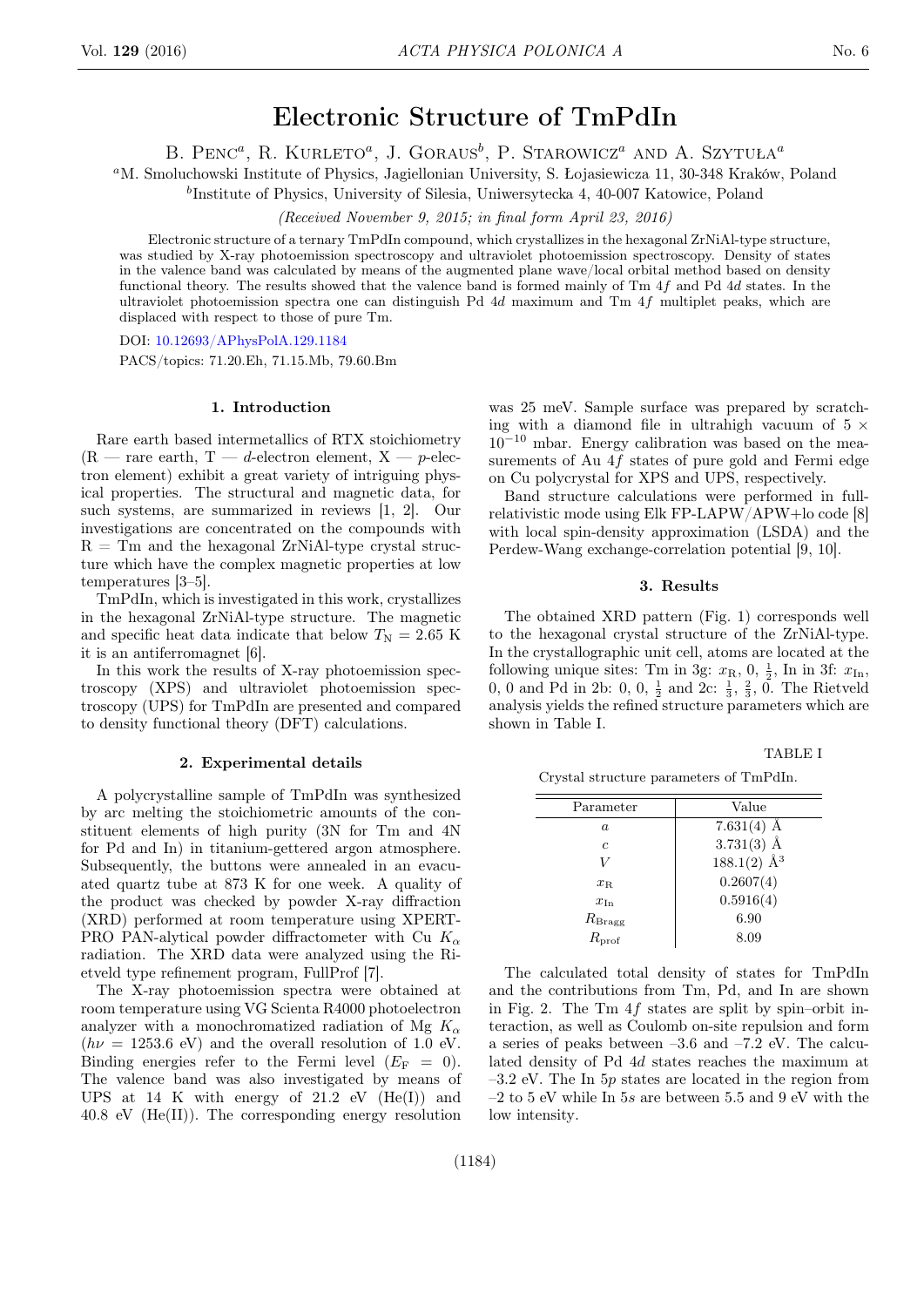

Fig. 1. X-ray diffraction pattern obtained for TmPdIn with Cu  $K_{\alpha}$  radiation at room temperature. Experimental data are marked with black points, solid line denotes a result of Rietveld analysis.



Fig. 2. Total and partial (corresponding to particular orbitals) densities of states (DOS) calculated by means of APW+lo method for the valence band of TmPdIn. Positive and negative DOS values are shown for opposite spin directions. The red line superimposed on the total DOS is a simulated XPS spectrum obtained from the contributions of partial DOS-es with proper photoionization cross-sections and experimental broadening.

The valence band spectra obtained by XPS and UPS with  $He(I)$  and  $He(II)$  are shown in Fig. 3. The XPS spectrum of the valence band is dominated by a multiplet structure originating from  $Tm 4f$  electrons. However, the positions of the multiplet peaks are displaced with respect to those observed in metallic thulium [11]. Additional peak with strong intensity observed at  $\approx 3.8$  eV in the spectra of  $He(I)$  and  $He(II)$  is related to Pd 4d



Fig. 3. Valence band of TmPdIn measured with He(I), He(II) (UPS) and Mg  $K_{\alpha}$  (XPS) radiation at  $T = 14$  K. The spectrum for pure Tm obtained with Al  $K_{\alpha}$  radiation from [11] is shown for comparison. Bars denote positions and intensities of the calculated peaks [11]. The uppermost curve is the XPS spectrum simulation from Fig. 2.

states. The multiplet structure is not well seen in the He(I) spectra.

The experimental results are compared to the simulation of XPS spectra obtained from theoretical calculations presented in Fig. 2. The theoretical density of states (DOS) curves were convolved with Gaussian function in order to correct for experimental broadening and the resulting simulated spectra are shown in both Fig. 2 and Fig. 3. Their shape reflects the results of the experiment in particular for XPS. The theoretical results showed multiplet splitting with the maxima at the energies of  $-7.2, -6.6, -6.38, -5.8, -5.47, -5.15,$  $-4.37$ , and  $-3.6$  eV. This simulated multiplet has a similar shape to that observed experimentally but the energies are rescaled. The large and broad peak related to Pd 4d states found around –3.2 eV in the calculations is well seen in He(I), He(II) and XPS spectra. Indium 5p and 5s states have low DOS in the calculations and they are rather unnoticeable in the experiment. Tm  $5d$ and 6s states should also contribute near the Fermi energy forming a broad plateau but they have low values of calculated DOS and probably low spectral intensity.

It may be concluded that XPS spectra are well reproduced by the calculations. They consist mostly of Tm 4f multiplet and Pd 4d contributions. He(II) spectrum exhibits one additional peak at 9.5 to 10 eV, which is found neither in XPS spectrum nor in the calculations. Its origin is not known but as He(II) measurements are characterized with higher surface sensitivity it may be related to surface states.